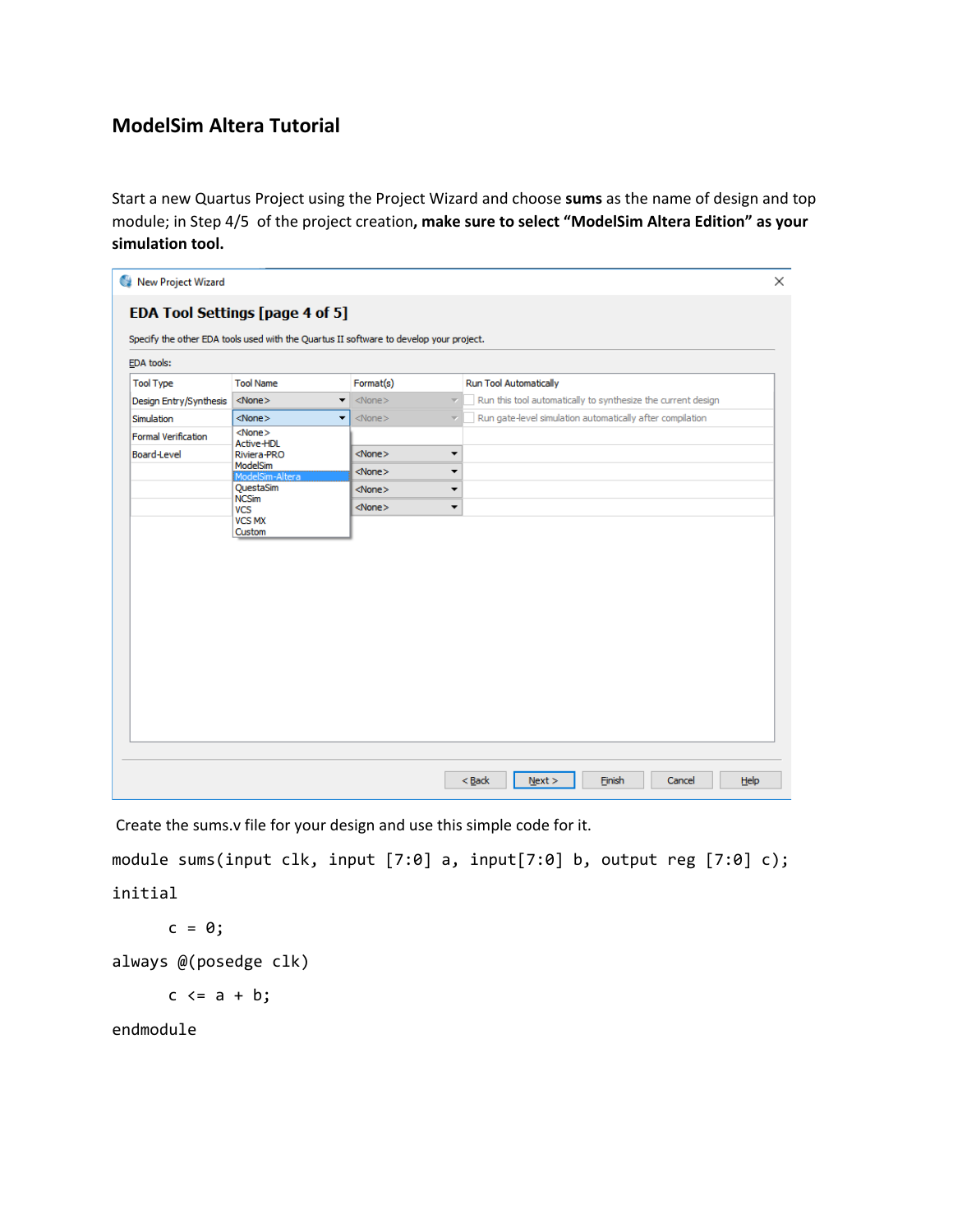You can compile the code to make sure there are no errors, but it is not really required if you just want to do functional simulation with ModelSim. Next you should create your testbench (I am using here one similar to the one I gave in class. Save this testbench as tb.v

```
`timescale 10ns/1ns
module tb;
   reg [7:0] a;
   reg [7:0] b;
   reg clk;
   wire [7:0] c;
  sums s1(c1k, a, b, c);
   initial
   begin
     clk = 0;#5 b = 20;
    #10 b = 50; $monitor("%d+%d=%d", a, b, c);
     #100 $stop;
   end
   always 
     #10 a=$random;
   always
     #5 clk=~clk; 
   always 
   #10 if(c %2 == 0)
       $display("even\n");
endmodule
```
Now Launch ModelSim from Quartus: from Tools  $\rightarrow$  Run Simulation Tool.

Once launched, you will see the sums module under the work library. You should then select Compile from the menu and choose the tb.v file. It will be compiled and added to the library.

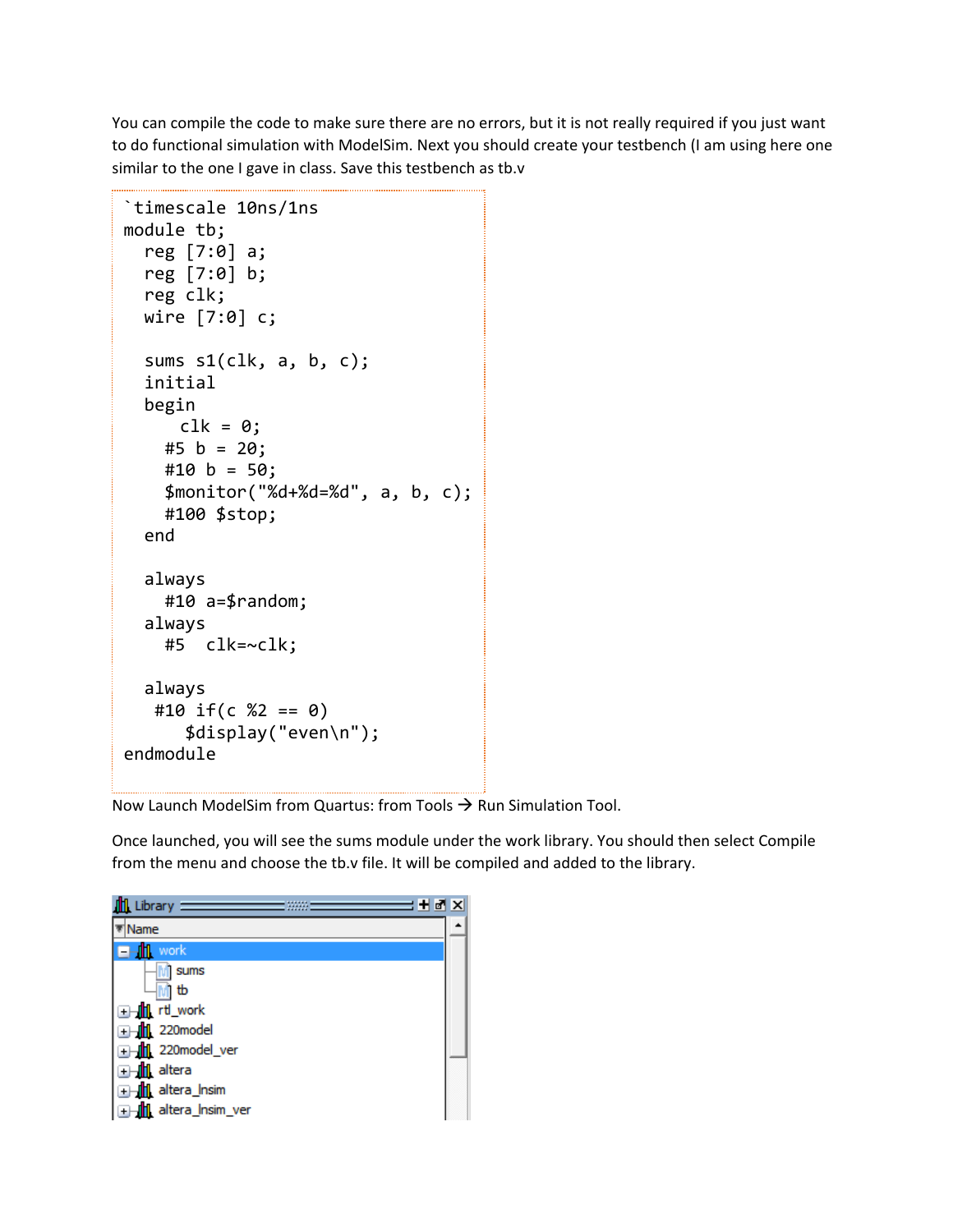| Design   VHDL   Verilog   Libraries   SDF   Others |         | $\left\langle \!\!{\,}^{\mathop{}\limits_{}}_{\mathop{}\limits^{}}\right\rangle \!{\,}^{\mathop{}\limits_{}}_{\mathop{}\limits^{}}\right\rangle$ |
|----------------------------------------------------|---------|--------------------------------------------------------------------------------------------------------------------------------------------------|
| <b>₹</b> Name                                      | Type    | Path                                                                                                                                             |
| and work                                           | Library | rtl work                                                                                                                                         |
| <b>M</b> sums                                      | Module  | C:/Users/sheri/De                                                                                                                                |
| Mì tb                                              | Module  | C:/Users/sheri/De                                                                                                                                |
| <b>a</b> Hill rtl_work                             | Library | C:/Users/sheri/De                                                                                                                                |
| 220model<br>$\overline{\textbf{t}}$                | Library | \$MODEL_TECH/                                                                                                                                    |
| Mil 220model_ver<br>$+$                            | Library | \$MODEL_TECH/                                                                                                                                    |
| <b>.III</b> altera<br>$\overline{+}$               | Library | <b>\$MODEL TECH/</b>                                                                                                                             |
| <b>1</b> altera Insim<br>$+$                       | Library | \$MODEL_TECH/                                                                                                                                    |
| <b>1</b> altera Insim ver<br>$+$                   | Library | \$MODEL TECH/                                                                                                                                    |
| ◀                                                  | a ar    | ▸                                                                                                                                                |
| Design Unit(s)                                     |         | Resolution                                                                                                                                       |
| work.tb                                            |         | default                                                                                                                                          |
| Optimization                                       |         |                                                                                                                                                  |
| $\Box$ Enable optimization                         |         | Optimization Options                                                                                                                             |

Now click Simulate  $\rightarrow$  start simulation, and the dialog box will open up and choose tb to simulate

## Now Run the simulation

## M ModelSim ALTERA STARTER EDITION 10.1d

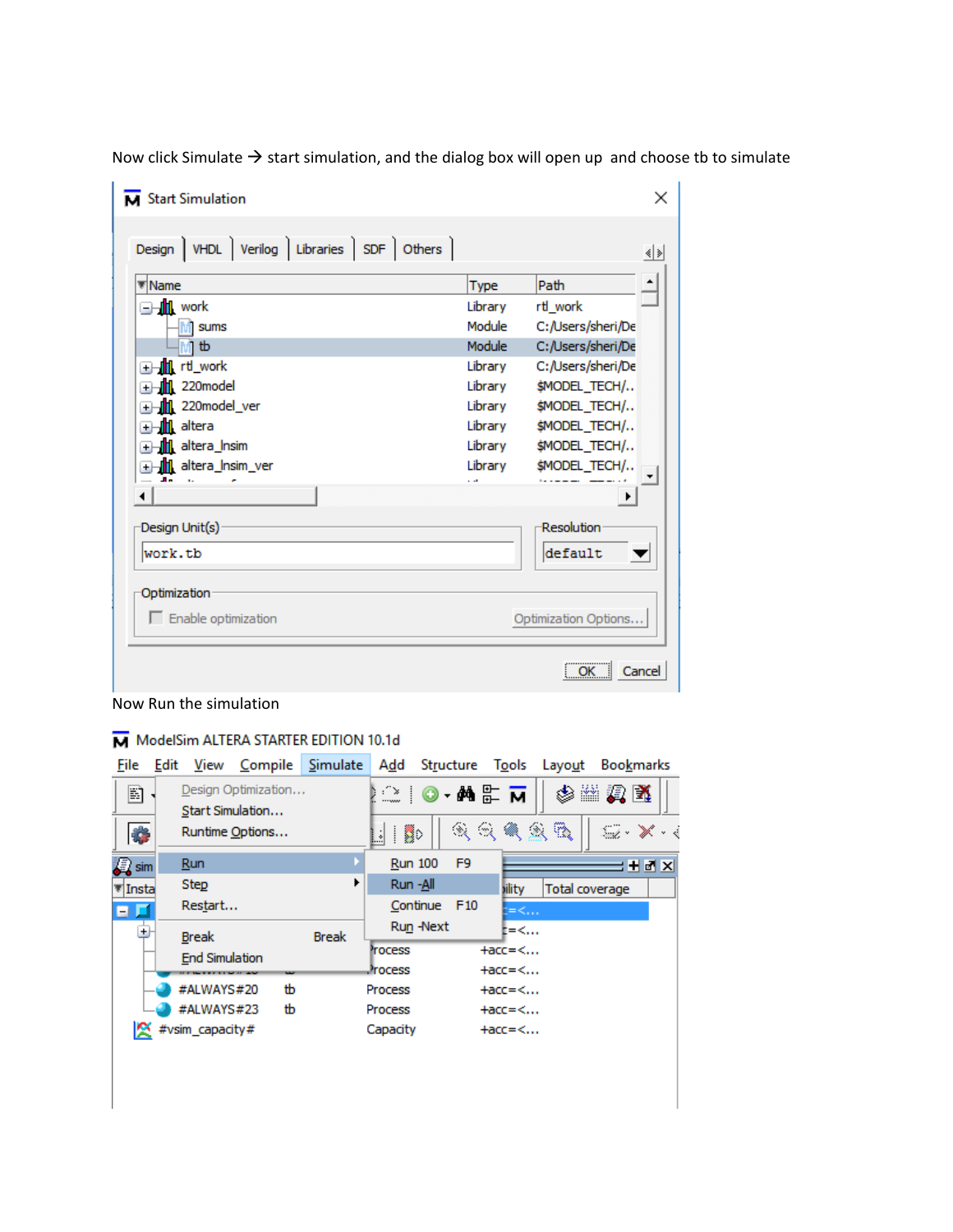When completed, the output of the simulation will be available in the transcript window! It is that easy!

If you would like to see waveforms in addition to the text in the transcript window then you should add the desired signals as waves from the Object Window.



A new window will launch and then Run again and now you will get waveforms in addition to the text output

| Wave - Default                                                                      |                                                               |                |           |           |           |          |          | <b>COMP</b> |           |           |           |             |           |           |           |                                                                                                                                                                                                                                                                                                                                                             |           |           |       |
|-------------------------------------------------------------------------------------|---------------------------------------------------------------|----------------|-----------|-----------|-----------|----------|----------|-------------|-----------|-----------|-----------|-------------|-----------|-----------|-----------|-------------------------------------------------------------------------------------------------------------------------------------------------------------------------------------------------------------------------------------------------------------------------------------------------------------------------------------------------------------|-----------|-----------|-------|
| ,B-GB%& XB&QQ{ 0·4L  0#QK   <u>9  10++ BF 100m+ BBB%\$ ™N</u> O  †&† L&L  6-6-6*6-6 |                                                               |                |           |           |           |          |          |             |           |           |           |             |           |           |           |                                                                                                                                                                                                                                                                                                                                                             |           |           |       |
|                                                                                     | よよよユデゴエミ   ほふ   24    W    14   15   7    3← → 4← 3→   seach: |                |           |           |           |          |          |             |           |           |           |             |           | ▼静義彦      |           | $\begin{picture}(180,10) \put(0,0){\makebox(0,0){$a$}} \put(15,0){\makebox(0,0){$b$}} \put(15,0){\makebox(0,0){$b$}} \put(15,0){\makebox(0,0){$b$}} \put(15,0){\makebox(0,0){$b$}} \put(15,0){\makebox(0,0){$b$}} \put(15,0){\makebox(0,0){$b$}} \put(15,0){\makebox(0,0){$b$}} \put(15,0){\makebox(0,0){$b$}} \put(15,0){\makebox(0,0){$b$}} \put(15,0){\$ |           |           |       |
| ▐▁▐▌█▏▓▐▏▞▗▏                                                                        |                                                               |                |           |           |           |          |          |             |           |           |           |             |           |           |           |                                                                                                                                                                                                                                                                                                                                                             |           |           |       |
|                                                                                     |                                                               |                |           |           |           |          |          |             |           |           |           |             |           |           |           |                                                                                                                                                                                                                                                                                                                                                             |           |           |       |
| - €a +                                                                              | Msgs                                                          |                |           |           |           |          |          |             |           |           |           |             |           |           |           |                                                                                                                                                                                                                                                                                                                                                             |           |           |       |
|                                                                                     | 01110110                                                      | 10000001       | 100001001 |           | 101100011 |          | 00001101 |             | 110001101 |           | 101100101 |             | 100010010 |           | 100000001 |                                                                                                                                                                                                                                                                                                                                                             | 100001101 |           | 01110 |
| $\mathbb{E}$ $\leftrightarrow$ /b/a<br>$\Rightarrow$ /b/b                           | 00110010                                                      | 00110010       |           |           |           |          |          |             |           |           |           |             |           |           |           |                                                                                                                                                                                                                                                                                                                                                             |           |           |       |
| $\mathbb{E}$ $\rightarrow$ /tb/c                                                    | 00111111                                                      | 01010110110011 |           | 100111011 |           | 10010101 |          | 00111111    |           | I10111111 |           | (100 10 11) |           | 101000100 |           | 100110011                                                                                                                                                                                                                                                                                                                                                   |           | 100111111 |       |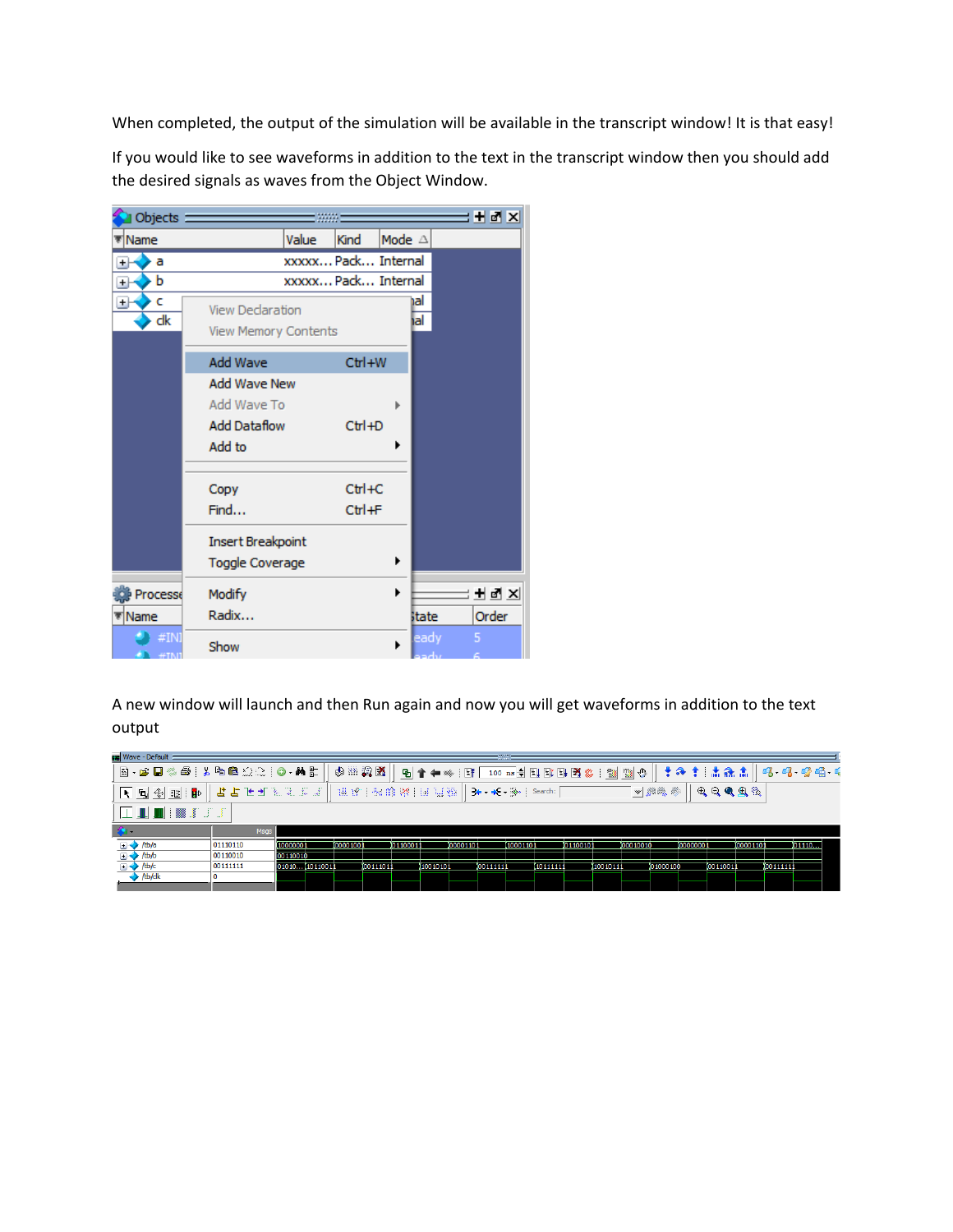Steps to make sure Builtin modules and timing simulation is done correctly

1. First, make sure that Options $\rightarrow$ Tools has the right path to the ModelSim executable

| Category:                                      |                            |                                                                            |      |
|------------------------------------------------|----------------------------|----------------------------------------------------------------------------|------|
| $\vee$ General                                 | <b>EDA Tool Options</b>    |                                                                            |      |
| <b>EDA Tool Options</b>                        |                            | Specify the location of the tool executable for each third-party EDA tool: |      |
| Fonts<br><b>Headers &amp; Footers Settings</b> |                            |                                                                            |      |
| $\times$ Internet Connectivity                 | <b>EDA Tool</b>            | Location of Executable                                                     |      |
| <b>Notifications</b>                           | LeonardoSpectrum           |                                                                            | i.   |
| Libraries<br>License Setup                     | <b>Precision Synthesis</b> |                                                                            | ш    |
| <b>Preferred Text Editor</b>                   | Synplify                   |                                                                            | m.   |
| Processing                                     | <b>Synplify Pro</b>        |                                                                            | ш    |
| <b>Tooltip Settings</b><br>$\times$ Messages   | Active-HDL                 |                                                                            | m.   |
| Colors                                         | Riviera-PRO                |                                                                            | ш    |
| Fonts                                          | ModelSim                   |                                                                            | m    |
| $\times$ Text Editor<br>Colors                 | OuestaSim                  |                                                                            | m.   |
| Fonts                                          | ModelSim-Altera            | C:\altera\13.0sp1\modelsim_ase\win32aloem\                                 | ш    |
| Autocomplete Text                              | <b>NCSim</b>               |                                                                            | in a |
|                                                |                            |                                                                            |      |
|                                                |                            | Use NativeLink with a Synplify/Synplify Pro node-locked license            |      |

2. And that ModelSim-Altera Verilog is your simulator (you probably did this any way before)

| Settings - mtrial<br>Category:                                                                                                                                                                                                                                                                          |                                                                                        |                                                       |                                 | п<br>$\times$<br>Device                                              |  |  |  |  |  |  |
|---------------------------------------------------------------------------------------------------------------------------------------------------------------------------------------------------------------------------------------------------------------------------------------------------------|----------------------------------------------------------------------------------------|-------------------------------------------------------|---------------------------------|----------------------------------------------------------------------|--|--|--|--|--|--|
| General                                                                                                                                                                                                                                                                                                 | <b>EDA Tool Settings</b>                                                               |                                                       |                                 |                                                                      |  |  |  |  |  |  |
| Files<br>Libraries                                                                                                                                                                                                                                                                                      | Specify the other EDA tools used with the Quartus II software to develop your project. |                                                       |                                 |                                                                      |  |  |  |  |  |  |
| ▽ Operating Settings and Conditions                                                                                                                                                                                                                                                                     | <b>FDA tools:</b>                                                                      |                                                       |                                 |                                                                      |  |  |  |  |  |  |
| Voltage<br>Temperature                                                                                                                                                                                                                                                                                  |                                                                                        |                                                       |                                 |                                                                      |  |  |  |  |  |  |
| Compilation Process Settings                                                                                                                                                                                                                                                                            | <b>Tool Type</b>                                                                       | <b>Tool Name</b>                                      | Format(s)                       | Run Tool Automatically                                               |  |  |  |  |  |  |
| <b>Early Timing Estimate</b>                                                                                                                                                                                                                                                                            | Design Entry/Synthesis                                                                 | $\overline{\phantom{a}}$<br>$<$ None $>$              | <none></none>                   | $\overline{\mathbf{v}}$<br>Run this tool automatically to synthesize |  |  |  |  |  |  |
| <b>Incremental Compilation</b><br>Physical Synthesis Optimizations                                                                                                                                                                                                                                      | Simulation                                                                             | ModelSim-Altera<br>$\overline{\phantom{a}}$           | Verilog HDL                     | Run gate-level simulation automatically                              |  |  |  |  |  |  |
| ▽ EDA Tool Settings                                                                                                                                                                                                                                                                                     | <b>Formal Verification</b>                                                             | <none><br/><math>\overline{\phantom{a}}</math></none> |                                 |                                                                      |  |  |  |  |  |  |
| Design Entry/Synthesis<br>Simulation                                                                                                                                                                                                                                                                    | Board-Level                                                                            | Timina                                                | <none></none>                   | $\overline{\phantom{a}}$                                             |  |  |  |  |  |  |
| <b>Formal Verification</b>                                                                                                                                                                                                                                                                              |                                                                                        | Symbol                                                | <none></none>                   | $\overline{\phantom{a}}$                                             |  |  |  |  |  |  |
| Board-Level<br>▽ Analysis & Synthesis Settings                                                                                                                                                                                                                                                          |                                                                                        | Signal Integrity<br><b>Boundary Scan</b>              | <none><br/><none></none></none> | ۰<br>$\overline{\phantom{0}}$                                        |  |  |  |  |  |  |
| <b>VHDL Input</b><br>Verilog HDL Input<br><b>Default Parameters</b><br><b>Fitter Settings</b><br><b>TimeOuest Timing Analyzer</b><br><b>Assembler</b><br><b>Design Assistant</b><br>SignalTap II Logic Analyzer<br>Logic Analyzer Interface<br>PowerPlay Power Analyzer Settings<br><b>SSN Analyzer</b> |                                                                                        |                                                       |                                 |                                                                      |  |  |  |  |  |  |
|                                                                                                                                                                                                                                                                                                         | $\left\langle \right\rangle$                                                           |                                                       |                                 | $\rightarrow$                                                        |  |  |  |  |  |  |
|                                                                                                                                                                                                                                                                                                         |                                                                                        |                                                       | OK                              | Help<br>Apply<br>Cancel                                              |  |  |  |  |  |  |